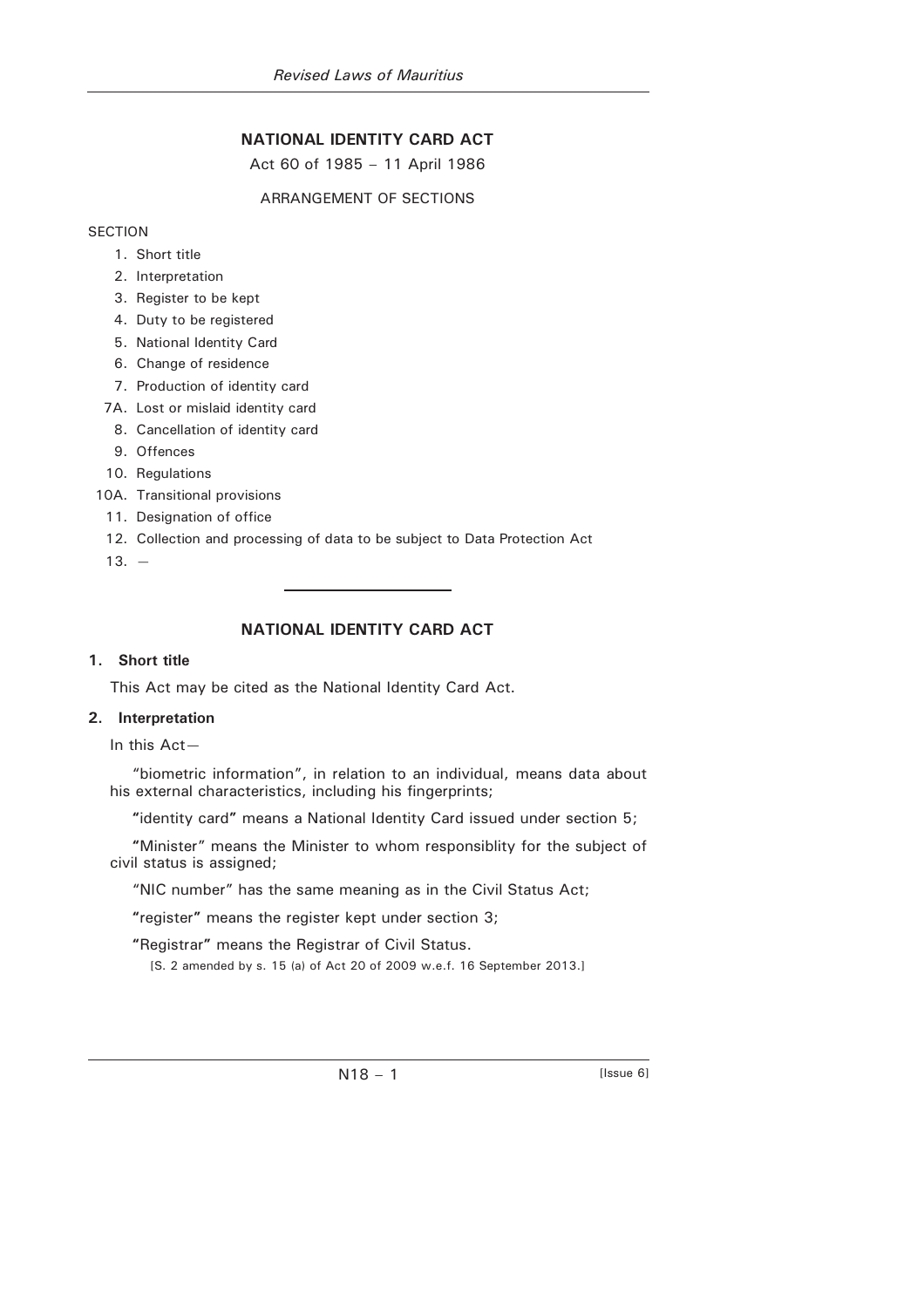#### **3. Register to be kept**

(1) The Registrar shall cause to be kept at such office as the Minister may designate, a register in which shall be recorded particulars of the identity of every citizen of Mauritius.

(2) The particulars required to be recorded in respect of any person under subsection (1) shall be-

- (a) the sex and names of that person; and
- (b) such other reasonable or necessary information as may be prescribed regarding the identity of the person.

(3) The register to be kept under subsection (1) shall be in electronic form or such other form as may be prescribed.

[S. 3 amended by s. 15 (b) of Act 20 of 2009 w.e.f. 16 September 2013.]

## **4. Duty to be registered**

(1) (a) Subject to paragraph (b), every person who is a citizen of Mauritius shall, within 6 months of attaining the age of 18 and on such form as may be prescribed, apply for an identity card at any office designated by the Registrar.

- (b) Where a person—
- (i) is not a resident of Mauritius; or
- (ii) is unable to comply with paragraph (a) on account of serious illness, as certified by a medical practioner in the public service, or on any other compelling and reasonable ground,

he may apply for an identity card in such manner and within such period of attaining the age of 18 as the Registrar may determine.

- (2) Every person who applies for an identity card shall—
	- (a) produce his birth certificate or his certificate of registration or naturalisation as a citizen of Mauritius, as the case may be;
	- (b) produce such other documents as the Registrar may require;
	- (c) allow his fingerprints, and other biometric information about himself, to be taken and recorded; and
	- (d) allow himself to be photographed,

for the purpose of the identity card.

[S. 4 amended by s. 15 (c) of Act 20 of 2009 w.e.f. 16 September 2013; s. 2 (a) of Act 18 of 2013 w.e.f. 16 September 2013.]

## **5. National Identity Card**

(1) Every person who makes an application under this Act shall be issued with an identity card.

- (2) Every identity card shall bear—
	- (a) the surname, first name and, where applicable, the maiden name of the person;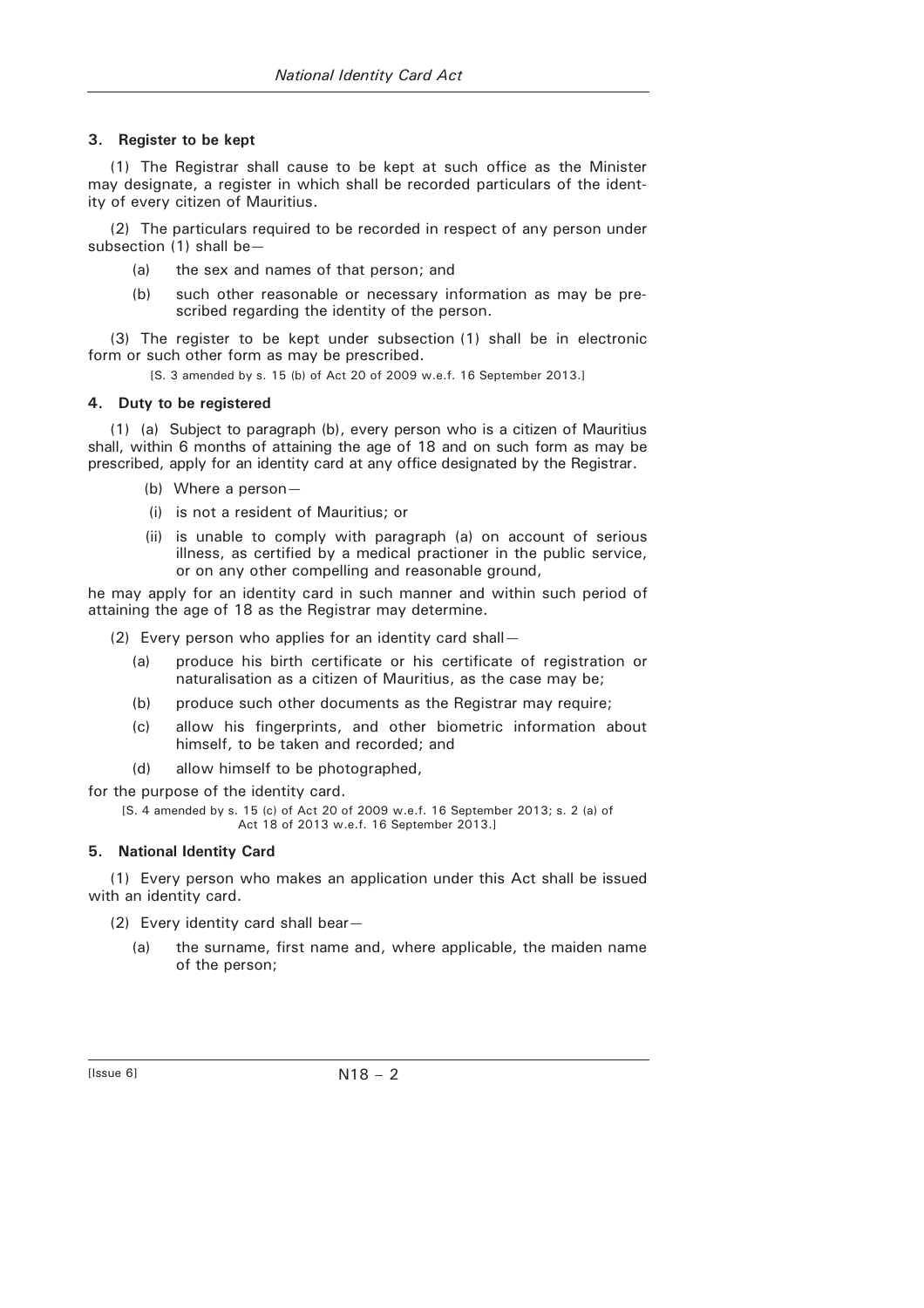- (b) the date of birth of the person;
- (c) the gender of the person;
- (d) the photograph of the person;
- (e) the signature or thumbprint of the person;
- (f) the NIC number;
- (g) the date of issue; and
- (h) such other information as may be prescribed.
- (3) Every identity card shall be—
	- (a) valid for such period; and
	- (b) renewed by the holder in such form and manner,

as may be prescribed.

(4) Every holder of an identity card shall apply for a new identity card on the occurrence of such events or for such reasons as may be prescribed.

[S. 5 amended by s. 15 (d) of Act 20 of 2009 w.e.f. 16 September 2013.]

#### **6. Change of residence**

(1) Where any person issued with an identity card changes his residence, he shall, within 28 days of the occurrence, notify the change at any office designated by the Registrar.

(2) Any change of residence reported under subsection (1) shall be in such form as may be prescribed.

[S. 6 amended by s. 15 (e) of Act 20 of 2009 w.e.f. 16 September 2013; s. 2 (b) of Act 18 of 2013 w.e.f. 16 September 2013.]

#### **7. Production of identity card**

(1) Every person may—

- (a) in reasonable circumstances and for the purpose of ascertaining the identity of another person; or
- (b) where he is empowered by law to ascertain the identity of another person,

request that other person to produce his identity card where that person is a citizen of Mauritius.

(1A) Where a person is required to produce his identity card in accordance with subsection (1) (b), he shall—

- (a) forthwith produce his identity card to the person making the request; or
- (b) where he is not in possession of his identity card, produce his identity card within such reasonable period, to such person and at such place as may be directed by the person making the request.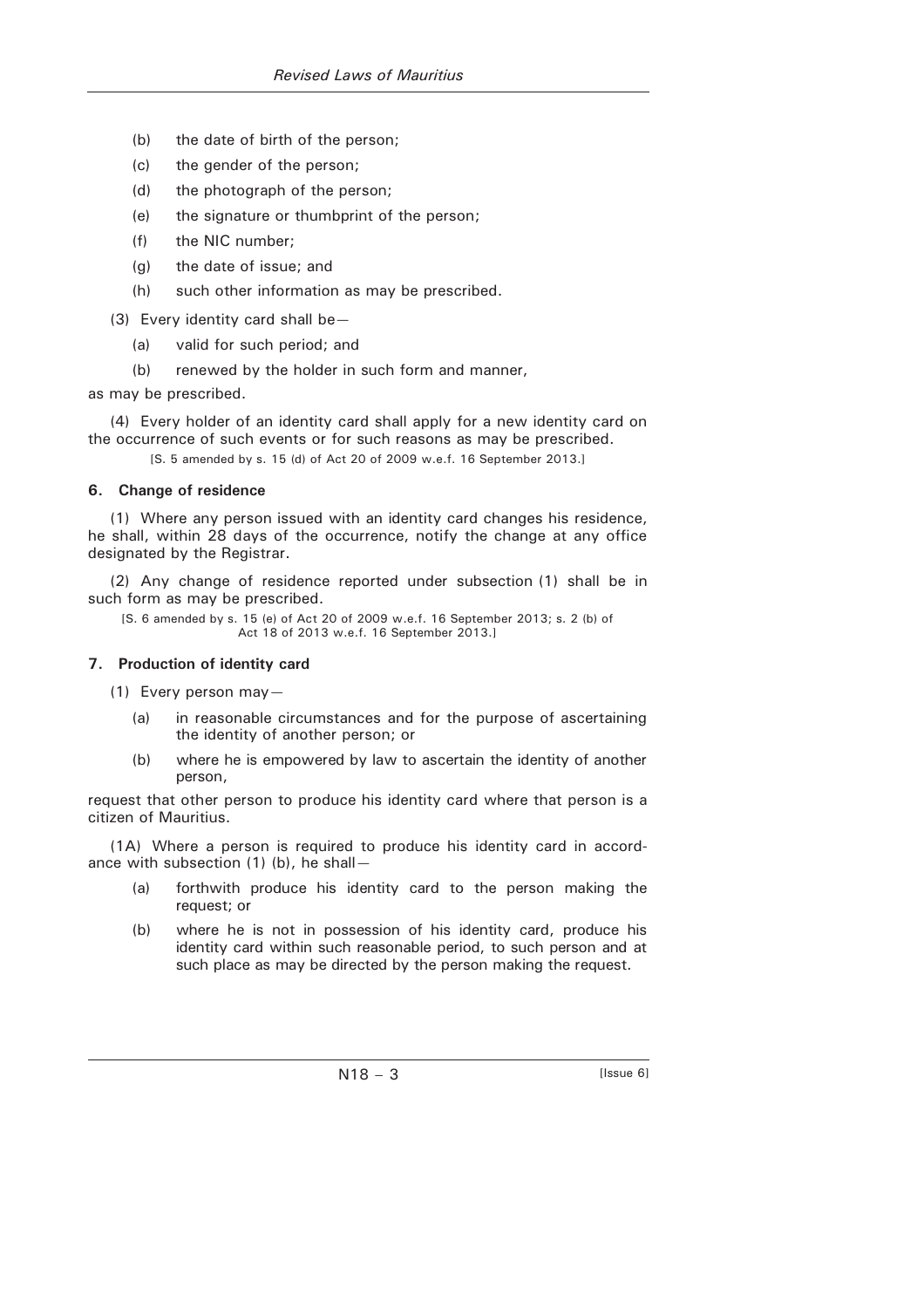(2) Where any person is required to produce evidence of his identity, it shall be sufficient for that purpose if he produces his identity card.

#### **7A. Lost or mislaid identity card**

Any person who—

- (a) finds an identity card issued in the name of another person who is unknown to him; or
- (b) after being issued with a new identity card by reason of his identity card being lost, finds the original identity card,

shall, as soon as practicable within 7 working days, return the identity card found to any office designated by the Registrar.

[S. 7A inserted by s. 2 (d) of Act 18 of 2013 w.e.f. 16 September 2013.]

#### **8. Cancellation of identity card**

- (1) Where the Minister is satisfied that an identity card—
	- (a) was obtained by means of fraud, false representation or the concealment of any material fact;
	- (b) was issued by mistake; or
	- (c) bears a number which shall be cancelled,

the Minister may order the cancellation of the card and require that it be surrendered.

(2) Every person who is required under subsection (1) to surrender an identity card shall surrender it unless he can satisfy the Minister that he is no longer in possession of the card.

#### **9. Offences**

(1) Every person who—

- (a) forges, falsifies, defaces or mutilates an identity card or the register;
- (b) makes a false entry or alters in any material particular any entry in the register or an identity card;
- (c) knowingly makes use of an identity card, which is altered, forged, defaced or mutilated;
- (d) for the purpose of obtaining an identity card, personates a fictitious or inexistent person, or gives a false name;
- (e) obtains or seeks to obtain an identity card in a name other than the name which appears in his birth certificate;
- (f) without lawful authority or reasonable excuse, has in his possession an identity card not belonging to him; or
- (g) produces any false document for the purpose of being issued with an identity card,

shall commit an offence.

<sup>[</sup>S. 7 amended by s. 2 (c) of Act 18 of 2013 w.e.f. 16 September 2013.]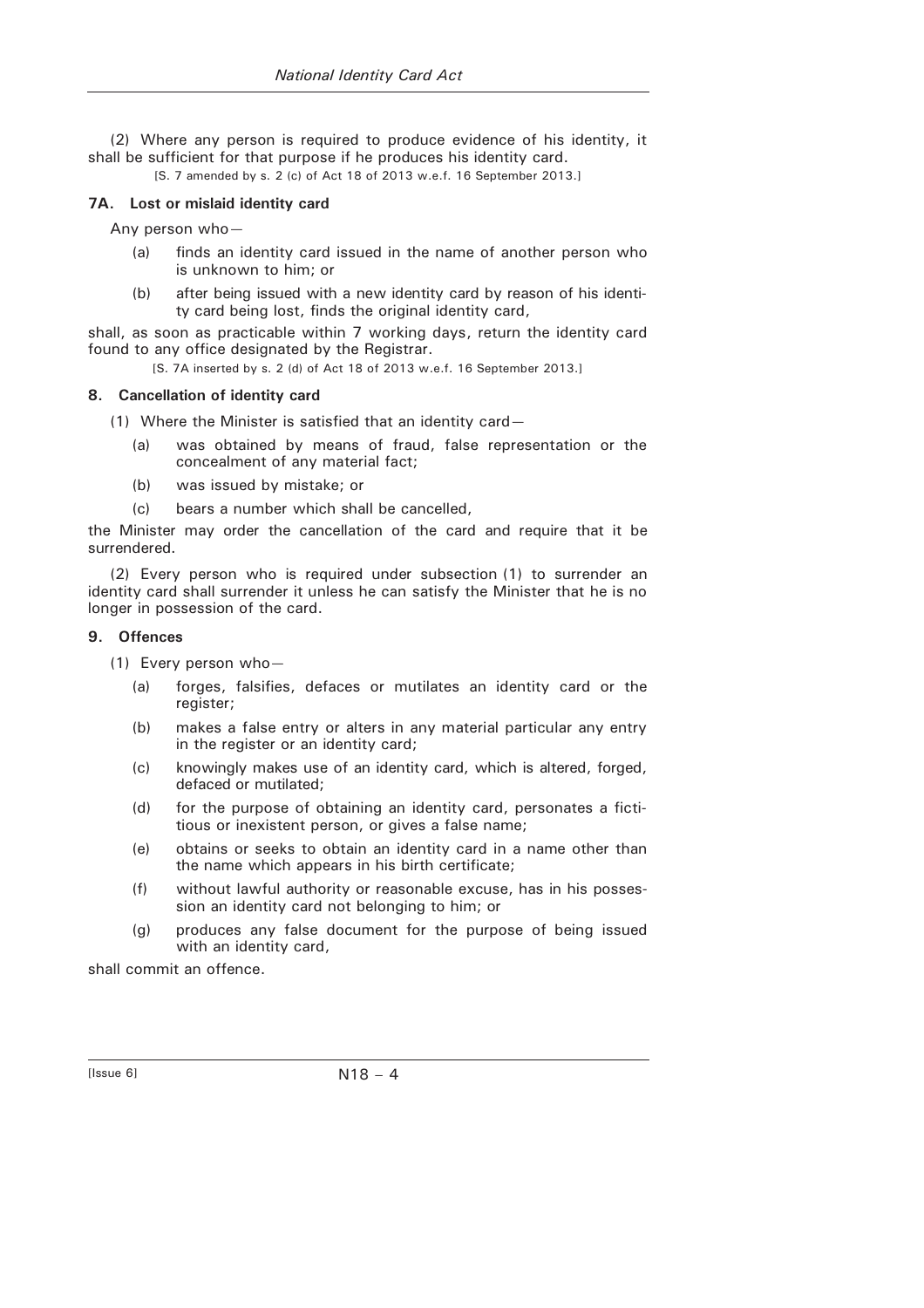(2) Every person who contravenes this Act or any regulations made under it shall commit an offence.

(3) Every person who commits an offence under this Act or any regulations made under this Act shall, on conviction, be liable to a fine not exceeding 100,000 rupees and to imprisonment for a term not exceeding 5 years.

[S. 9 amended by s. 4 and Second Sch. of Act 5 of 1999 w.e.f. 1 July 1999; s. 15 (f) of Act 20 of 2009 w.e.f. 16 September 2013; s. 2 (e) of Act 18 of 2013 w.e.f. 16 September 2013.]

#### **10. Regulations**

(1) Subject to subsection (2), the Minister may make such regulations as he thinks fit for the purposes of this Act.

(2) Where the Prime Minister is of the opinion that the particulars of an identity card have to be recorded in a document drawn up by a notary, public officer, a judicial officer or some other person, he may make such regulations in regard thereto as he thinks fit.

(3) Regulations made under subsection (1) may provide for the levying of fees and charges.

#### **10A. Transitional provisions**

(1) Subject to subsection (2), every holder of an existing identity card shall, within 12 months from 16 September 2013 or from such other period as may be prescribed, apply for a new identity card at any place designated by the Registrar.

(2) Every holder of an existing identity card who resides abroad shall, on such opportunity and at such time as may be convenient to him, apply for a new identity card at any office designated by the Registrar.

(3) Any person who, without reasonable excuse, fails to comply with subsection (1) shall commit an offence and shall, on conviction, be liable to a fine not exceeding 100,000 rupees and to imprisonment for a term not exceeding 5 years.

(4) An application under subsection (1) or (2) shall be made in such form and manner as may be prescribed.

(5) Notwithstanding the National Identity Card Regulations 1986, an existing identity card shall remain valid for a period of 12 months as from 16 September 2013 or for such other period as may be prescribed.

(6) Every person to whom a new identity card is issued shall, at the time the card is issued to him, surrender his existing identity card.

(7) In this section—

"existing identity card" means an identity card issued before 16 September 2013.

[S. 10A inserted by s. 15 (g) of Act 20 of 2009 w.e.f. 16 September 2013.]